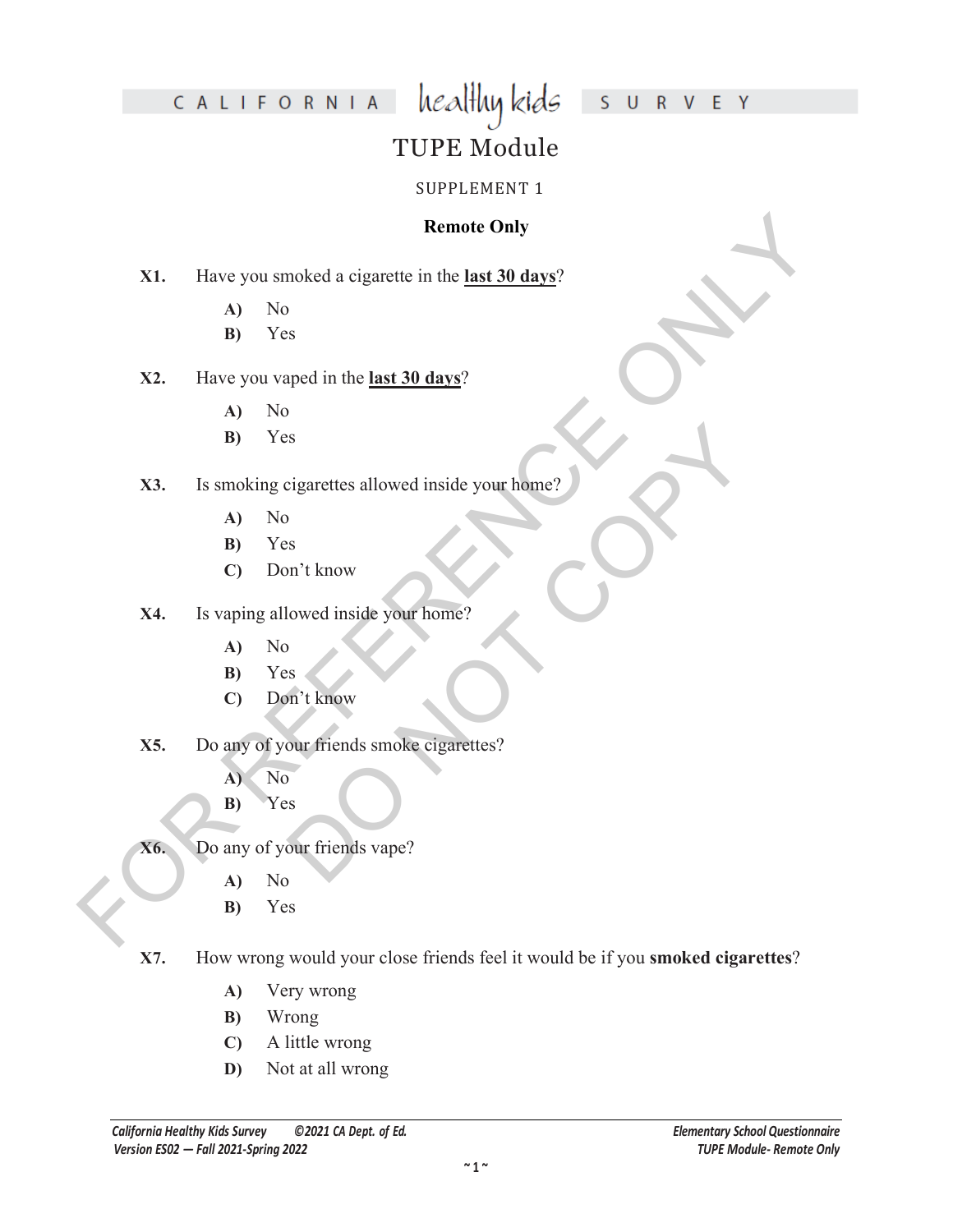# CALIFORNIA

#### S U R V E Y

#### TUPE Module

healthy kids

#### SUPPLEMENT 1

**X8.** How wrong would your close friends feel it would be if you **vaped**?

- **A)** Very wrong
- **B)** Wrong
- **C)** A little wrong
- **D)** Not at all wrong
- **EXAMPLE 18**<br>
How wrong would your close firends feel it would be if you vaped?<br>
A) Very wrong<br>
B) Wrong<br>
C) A little wrong<br>
Do you think you will smoke a cigarette at any time during the next year?<br>
A) Definitely not<br>
C) **X9.** Do you think you will **smoke a cigarette** at any time during the next year?
	- **A)** Definitely not
	- **B)** Probably not
	- **C)** Probably yes
	- **D)** Definitely yes
	- **X10.** Do you think you will **vape** at any time during the next year?
		- **A)** Definitely not
		- **B)** Probably not
		- **C)** Probably yes
		- **D)** Definitely yes
	- Finitely not<br>
	boably not<br>
	boably yes<br>
	finitely yes<br>
	finitely not<br>
	boably not<br>
	boably yes<br>
	finitely yes<br>
	ed to get a cigarette, how easy or difficult would it be?<br>
	ye easy<br>
	irly difficult<br>
	yet a vape, how easy or difficult **X11.** If you wanted to get a cigarette, how easy or difficult would it be?
		- **A)** Very easy
		- **B)** Fairly easy
		- **C)** Fairly difficult
		- **D)** Very difficult
	- **X12.** If you wanted to get a vape, how easy or difficult would it be?
		- **A)** Very easy
		- **B)** Fairly easy
		- **C)** Fairly difficult
		- **D)** Very difficult